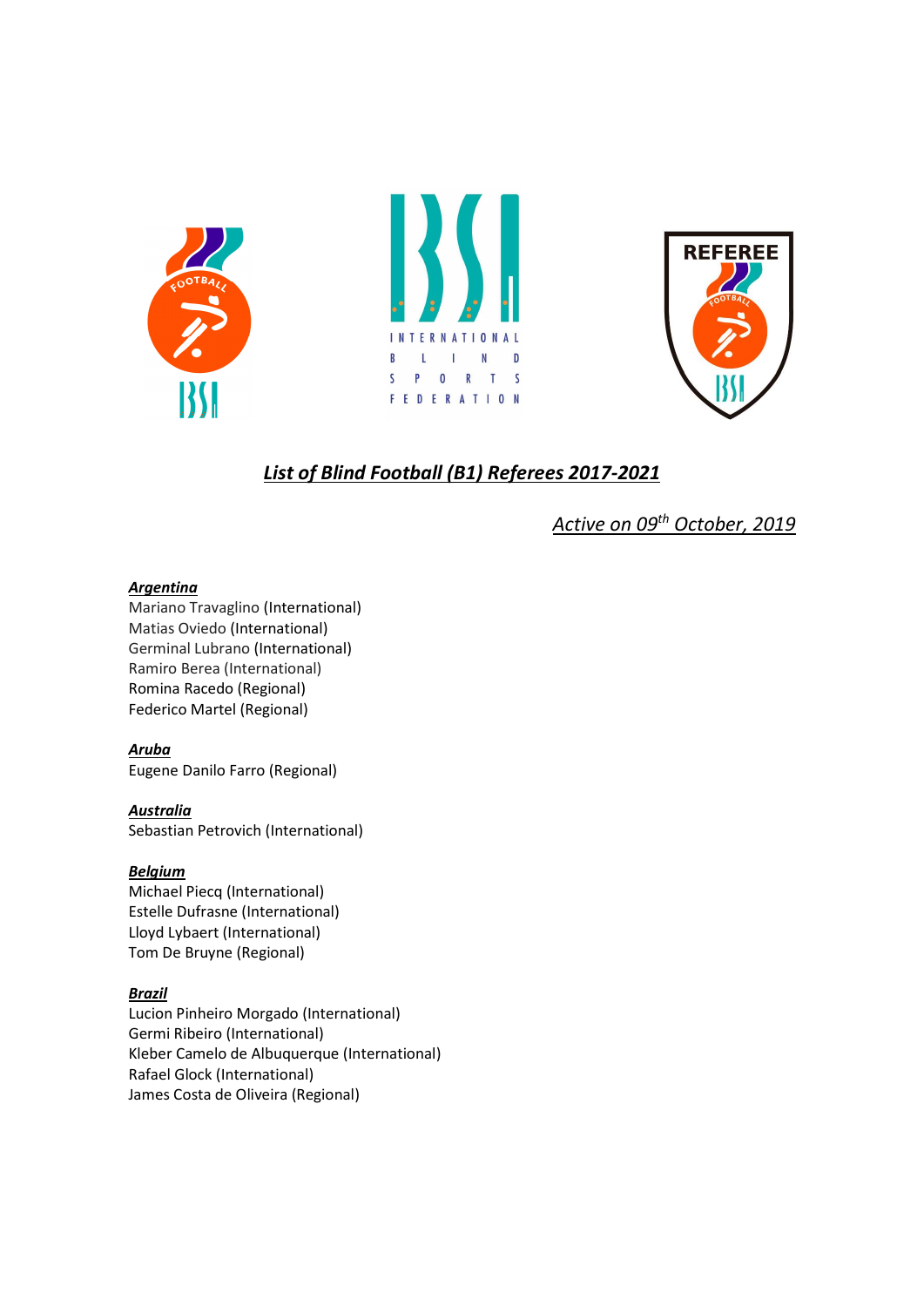### Chile

Leandro Jaña Olguin (International) Pamela Gutierrez (Regional) Cristian Rodrigo Quintana Arriagada (Regional) Gonzalo Miranda Arredondo (Regional)

### **China**

Bin LI (International) Jie CHEN (International) Xiao Min TANG (International) Jie HU (International) Nie Bai Qi (Regional)

#### Colombia

Hector Enrique Erira Moreno (International) Mario Andres Millan Martinez (Regional) Jorge Alexander Montoya (Regional) Gerson Enrique Erira Moreno (Regional) Jhon Fredy Saenz Castro (Regional)

### Costa Rica

Hilary Ramirez Montoya (International)

El Salvador Felicito Antonio Bueso Garcia (Regional)

### France

François CARCOUËT (International) Yann CALVET (International) Damien Legallo (Regional) Pierre Lebot (Regional)

### Finland

Akseli Makkonen (Regional) Ramiro Munoz (Regional)

#### **Germany**

Niels Haupt ((International) Dustin Vennemann (International) Patrick Sapountzoglou (International) Christian Jung (International) Julia Kalbau (Regional) Felix Berief (Regional)

#### Greece

Ilias Mastoras (International) Alexandros Charmpis (International)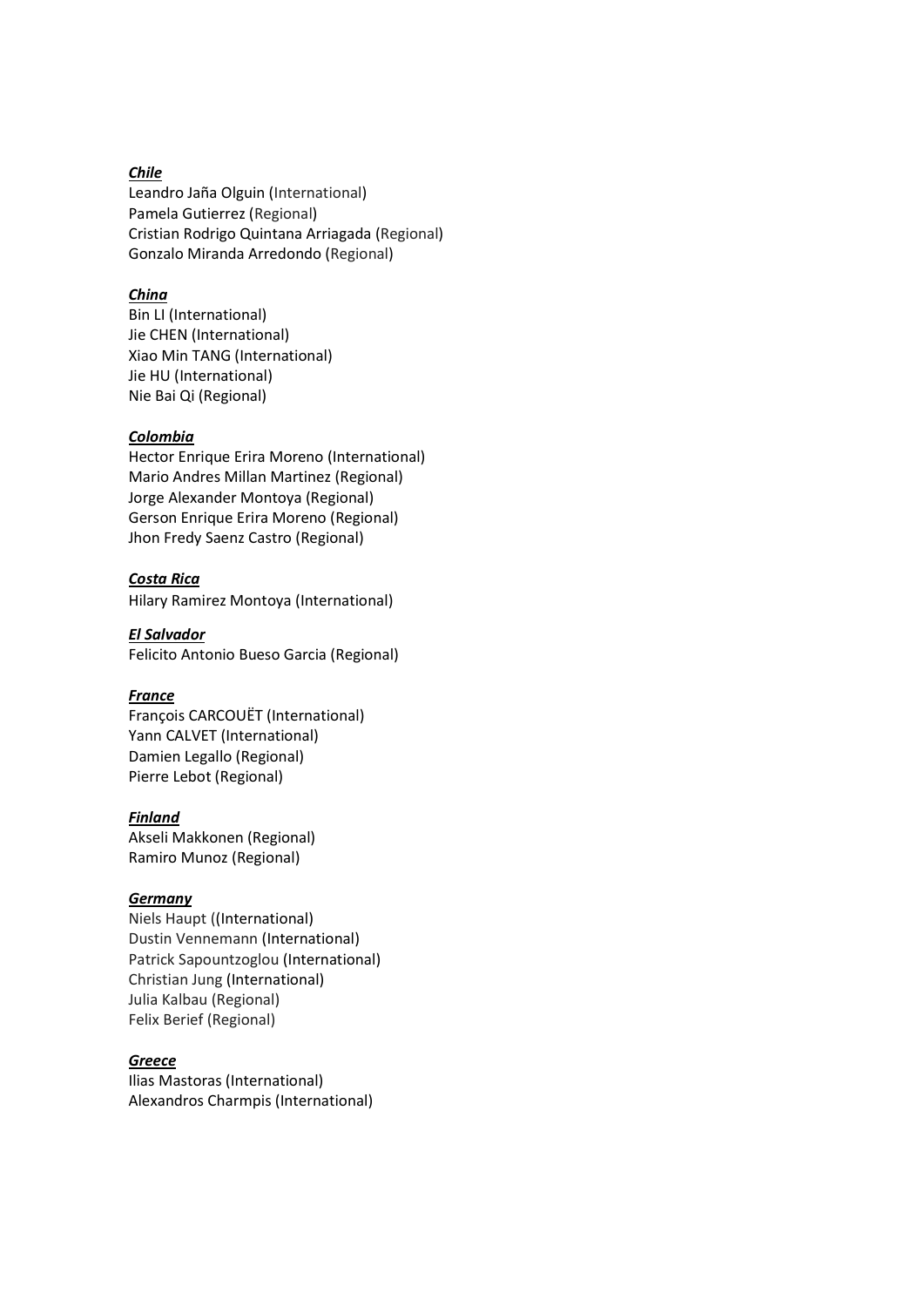Grenada Shaka Logie (Regional)

#### **Guatemala**

Edgar Quiñones (Regional) Christian Sarceño (Regional) Saul Torres (Regional) Gerber Jimenez (Regional)

#### **Honduras**

Josman Cerrato (Regional) Farith Arturo Colindres Rivera (Regional)

**Hungary** Tamas Jeszo (International)

#### India

Manjith Gokulan (International) Sankidaroi Sajem (Regional) Maheshwari Shetty (Regional)

#### I.R.Iran

Kazem Yarmohammadi (International) Hamid Shahrokhi (Regional) Mahmod Safarzadeh (Regional) Mohammad Najmezadeh (Regional)

#### **Italy**

Eugenio Trevisan (International) Danillo Carruba (International) Amedeo Carrubba (Regional) Carmlo Galvano (Regional)

#### Japan

Kazuo Takagi (International) Yuta Suzuki (International) Toyohiro Yoshida (International) Osamu Matsuda (International) Uraba Yasushi (Regional) Yasuko Kamo (Regional)

#### Malaysia

Mohd Rizal bin Mohd Razip (Regional) Mohd Khairul Khan bin Mohd Abas (Regional) Ahmad Putera bin Buang (Regional) Mohd Faisol bin Mohd Nasir (Regional)

#### **Mexico**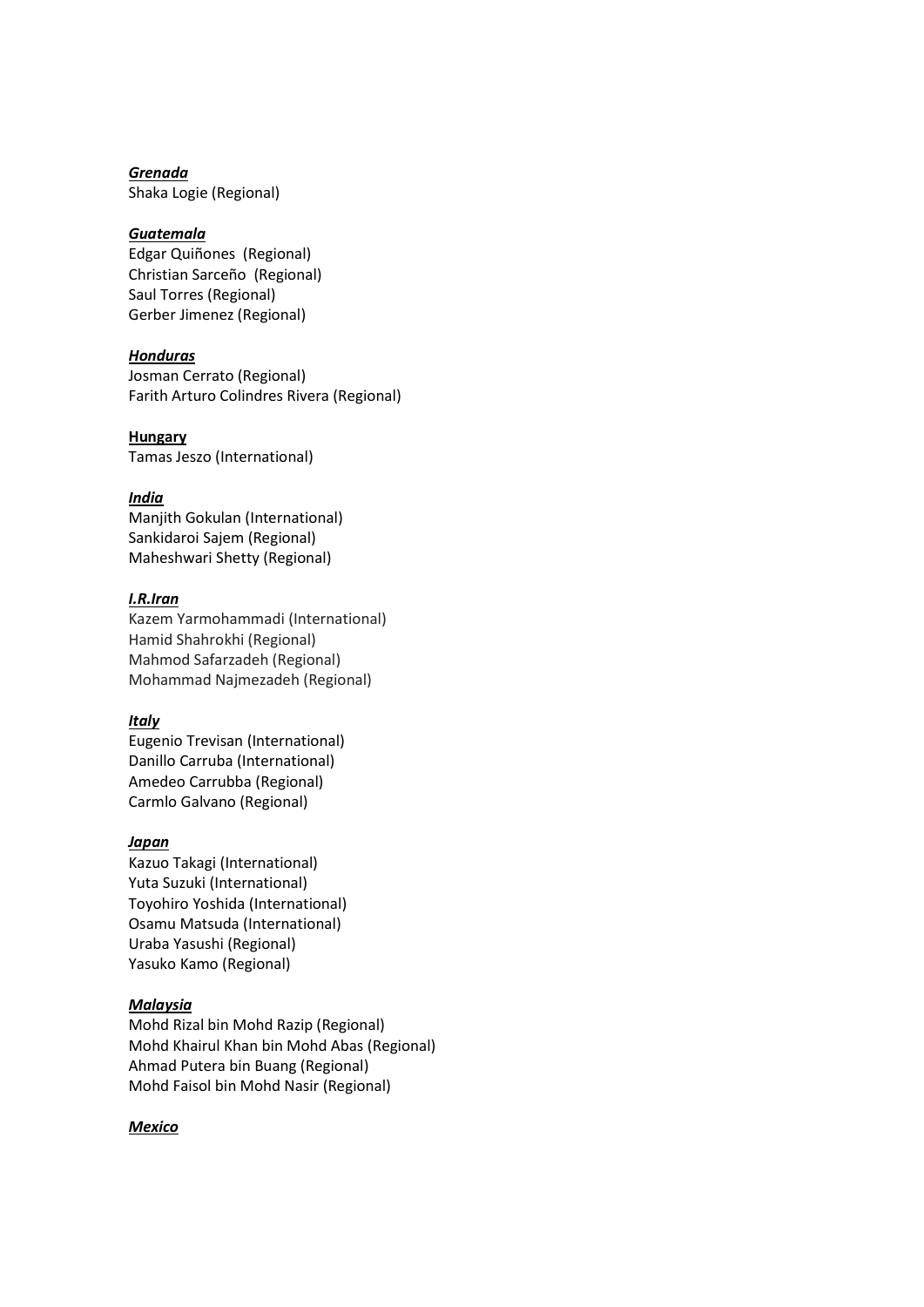Rafael Gonzalez Gonzalez (International) Jose Alfredo Martinez Ibarra (Regional)

### Nicaragua

Raul Alberto Mejia Bellorini (Regional)

### Peru

Carlos Andres Tarazona (Regional) Jose Antonio Torres (Regional) Luis Enrique Castillo Yunca (Regional) Nelson Jesus Rodríguez Taype (Regional)

#### Poland

Lukasz Skotnicki (International) Rafał Świerczek (Regional) Piotr Skotnicki (Regional) Szymon Grycz (Regional)

### Romania

Balint Attila (International) Szabó Szilárd (Regional) Szabo Attila (Regional)

### Singapore

Low Yong Yee Eugene (Regional) Daniel Wong (Regional)

South Korea Youngchul Kim (Regional)

### Spain

Luis Perez Macias (International) Juan Carlos Paule (International) Angel Alberola Lopez (Regional) Aaron Paule Rodriguez (Regional) Luis Miguel Peláez Rodriguez (Regional)

Sri Lanka Asitha Nawagamuwa (Regional)

Suriname Regillio Delano Vroom (Regional)

Thailand Chaiyaporn Sanidwong (Regional)

**Turkey**